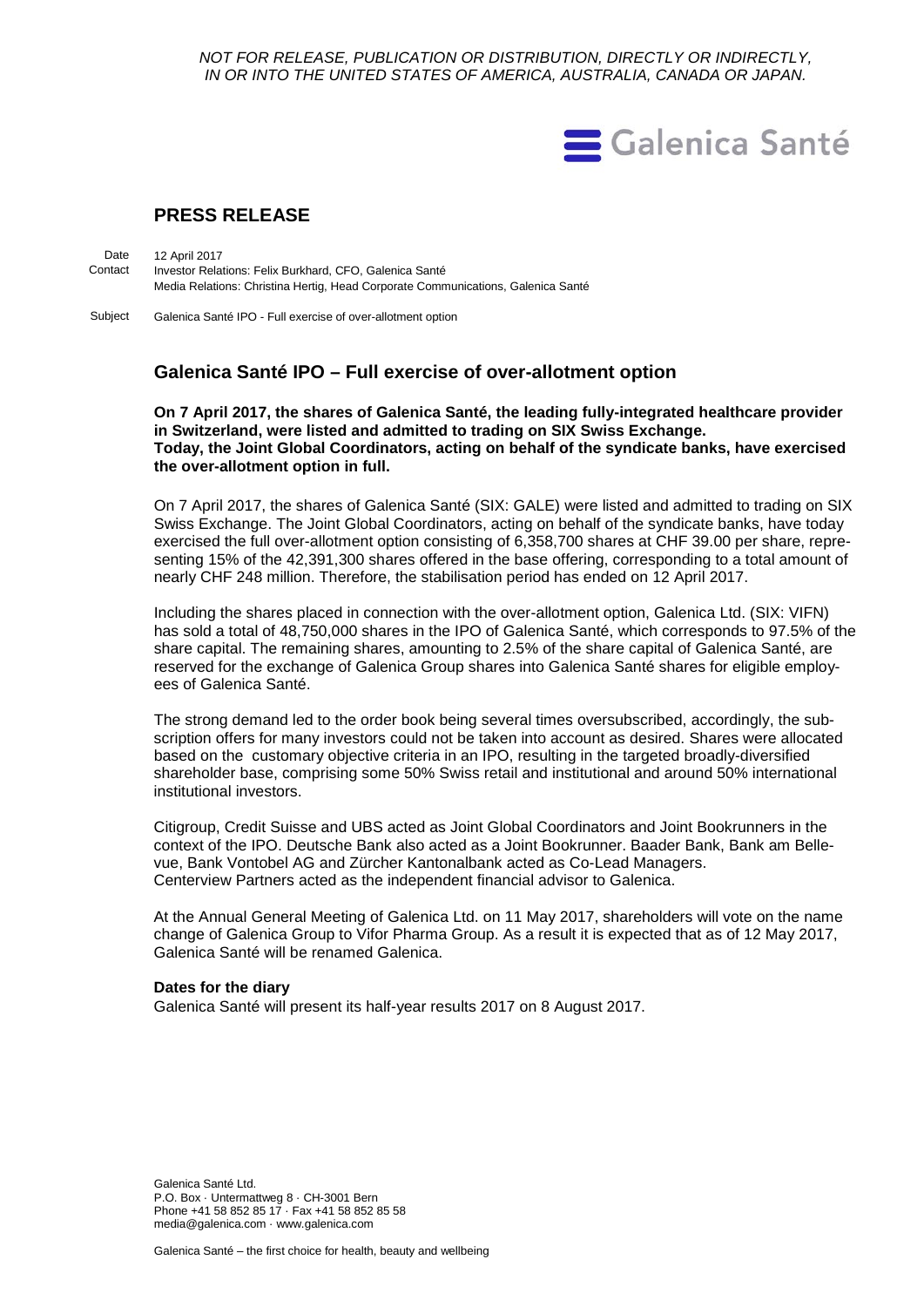12 April 2017 2/3 Galenica Santé IPO - Full exercise of over-allotment option Date Page Subject

### **For further information, please contact:**

**Media Relations: Investor Relations:** Christina Hertig, Head Corporate Communications Felix Burkhard, CFO<br>Tel. +41 58 852 85 17 Tel. +41 58 852 85 29 Tel. +41 58 852 85 17 E-mail: [media@galenica.com](mailto:media@galenica.com) E-mail: [investors@galenica.com](mailto:investors@galenica.com)

*Galenica Santé is the leading fully-integrated healthcare provider in Switzerland. With nearly 500 own, joint venture and independent partner pharmacies, Galenica Santé operates the largest network of pharmacies in Switzerland. In addition, Galenica Santé further develops and offers well-known own brands and products, exclusive brands and products from business partners as well as a variety of onsite health services and tests for customers. Galenica Santé is also the leading provider of prewholesale and wholesale distribution as well as database services in the Swiss healthcare market. Galenica Santé is listed on the Swiss Stock Exchange (SIX Swiss Exchange, GALE, security number 36,067,446).*

*Additional information concerning the Galenica Santé can be found at [www.galenica.com.](http://www.galenica.com/en/index.php)*

### **Disclaimer**

*This document is not an offer to sell or a solicitation of offers to purchase or subscribe for shares. This document is not a prospectus within the meaning of Article 652a of the Swiss Code of Obligations, nor is it a listing prospectus as defined in the listing rules of the SIX Swiss Exchange AG or a prospectus under any other applicable laws. Copies of this document may not be sent to jurisdictions, or distributed in or sent from jurisdictions, in which this is barred or prohibited by law. The information contained herein shall not constitute an offer to sell or the solicitation of an offer to buy, in any jurisdiction in which such offer or solicitation would be unlawful prior to registration, exemption from registration or qualification under the securities laws of any jurisdiction. A decision to invest in securities of Galenica Santé AG (the "Company") should be based exclusively on the issue and listing prospectus to be published by the Company for such purpose.*

*This document and the information contained herein are for information purposes only and do not constitute a prospectus or an offer to sell, or a solicitation of an offer to buy, any securities in the United States. Any securities referred to herein have not been and will not be registered under the U.S. Securities Act of 1933, as amended (the "Securities Act"), and may not be offered or sold in the United States absent registration or pursuant to an available exemption from registration under the Securities Act. Neither Galenica Santé AG (the "Company") nor its shareholder intends to register any securities referred to herein in the United States.*

*The information contained herein does not constitute an offer of securities to the public in the United Kingdom. No prospectus offering securities to the public will be published in the United Kingdom. This document is being communicated only to (i) persons who are outside the U.K.; (ii) persons who have professional experience in matters relating to investments falling within article 19(5) of the Financial Services and Markets Act 2000 (Financial Promotion) Order 2005 (as amended) (the "Order") or (iii) high net worth companies, unincorporated associations and other bodies who fall within article 49(2)(a) to (d) of the Order (all such persons together being referred to as "Relevant Persons"). Any person who is not a Relevant Person must not act or rely on this communication or any of its contents. Any investment or investment activity to which this communication relates is available only to Relevant Persons and will be engaged in only with Relevant Persons. This document should not be published, reproduced, distributed or otherwise made available, in whole or in part, to any other person without the prior consent of the Company.*